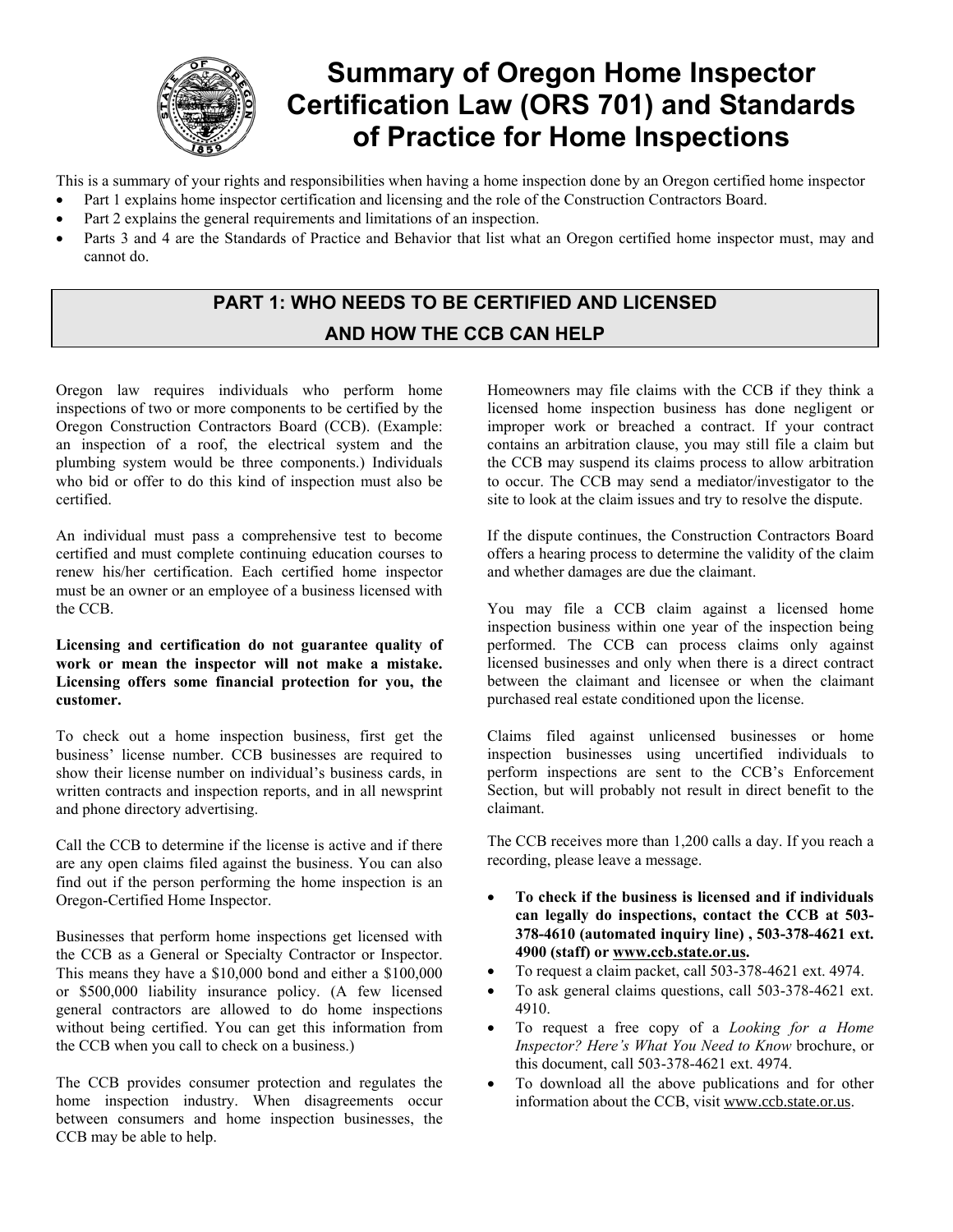### **PART 2: GENERAL REQUIREMENTS AND LIMITATIONS**

**Oregon certified home inspectors:**

- 1. Shall provide a written inspection contract, signed by both the Oregon certified home inspector and client, prior to completing (delivering the initial inspection report) a home inspection that shall:
	- State that the home inspection is in accordance with standards and practices set forth below in Part 3;
	- Describe the services provided and their cost;
	- State where the planned inspection differs from the standard home inspection categories as set forth in the Standards of Practice in Part 3 below, and
	- Conspicuously state whether the home inspection includes a pest and dry rot inspection to discover wood destroying organisms and that such inspections are available for a fee.
- 2. Shall observe readily visible and accessible installed systems and components listed as part of a home inspection as defined by these rules unless excluded according to the Standards of Practice in Part 3 below.
- 3. Shall submit a written report to the client that shall:
	- Describe those systems and components as set forth in the Standards of Practice in Part 3 below,
	- x Record in the report each item listed in Part 3 and indicate whether or not the property inspected was satisfactory with regard to each item of inspection; it will not be sufficient to satisfy this

subsection that the certified home inspector prepare a report listing only deficiencies;

- State whether any inspected system or component does not function as intended, allowing for normal wear and tear, or adversely affects the habitability of the dwelling; and
- State the Construction Contractors Board license number of the business and the name, certification number and signature of the person undertaking the inspection.
- 4. Shall submit to each customer at the time the contract is signed a copy of Summary of Oregon Home Inspector Certification Law (ORS 701) or Summary of Oregon Home Inspector Certification Law (ORS 701) and Standards of Practice for Home Inspectors.
- 5. Are not limited from reporting observations and conditions or rendering opinions of items in addition to those required below.
- 6. Shall conduct home inspections based solely on the property conditions, as observed at the time of the home inspection.
- 7. Shall conduct home inspections that are visual and are not technically exhaustive.
- 8. Shall include their certification number on all written reports, bids, contracts and individual business cards.

## **PART 3: STANDARDS OF PRACTICE**

If you and your home inspector agree that certain categories in Part 3 will not be included in your inspection, all changes or deviations must be stated in the written contract that you and your inspector sign.

#### **General Exclusions**

*(a) Oregon certified home inspectors are not required to report on:*

- Life expectancy of any component or system;
- The causes of the need for a repair;
- The methods, materials, and costs of corrections;
- The suitability of the property for any specialized use;
- Compliance or non-compliance with codes, ordinances, statutes, regulatory requirements or restrictions;
- The advisability or inadvisability of purchase of the property;
- The presence or absence of pests such as wood damaging organisms, rodents, or insects;
- Cosmetic items, underground items, or items not permanently installed; or
	- Detached structures.

*(b) Oregon certified home inspectors are not required to:*

- Offer or undertake any act or service contrary to law;
- Offer warranties or guarantees of any kind;
- Offer to undertake engineering, architectural, plumbing, electrical or any other job function requiring an occupational license in the jurisdiction where the inspection is taking place, unless the Oregon certified home inspector holds a valid occupational license, in which case the Oregon certified home inspector may inform the client that the home inspector is so certified, and is therefore qualified to go beyond these rules and undertake additional inspections beyond those within the scope of the basic inspection;
- Calculate the strength, adequacy, or efficiency of any system or component;
- Enter any area, undertake any procedure that may damage the property or its components, or be dangerous to the Oregon certified home inspector or other persons;
- Operate any system or component that is shut down or otherwise inoperable;
- Operate any system or component that does not respond to normal operating controls;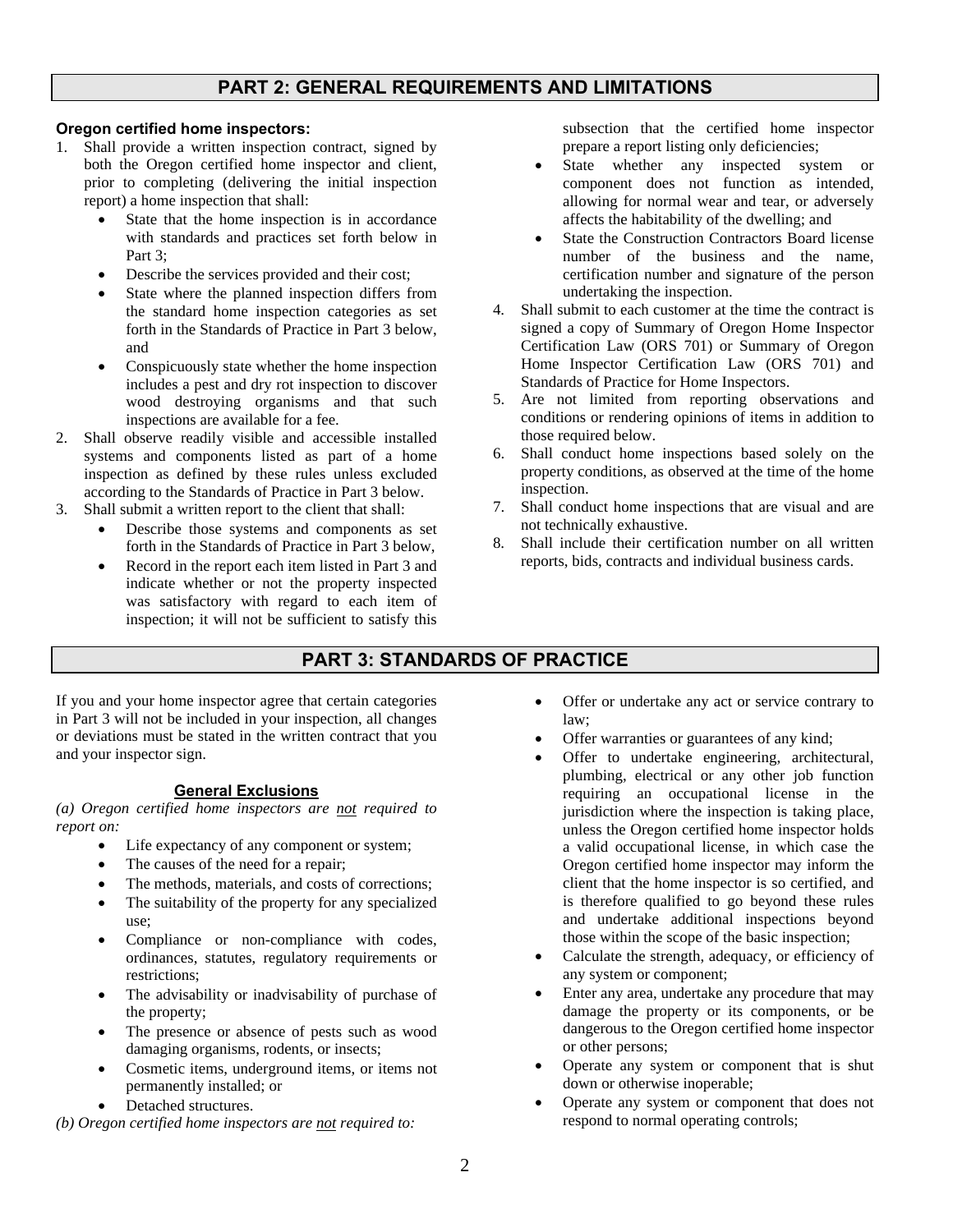- Disturb insulation, move personal items, panels, furniture, equipment, plant life, soil, snow, ice, or debris that obstructs access or visibility;
- Determine the presence or absence of any suspected adverse environmental condition or hazardous substance, including but not limited to toxins, carcinogens, noise or contaminants in the building or soil, water, and air;
- Determine the effectiveness of any system installed to control or remove suspected hazardous substances;
- Predict future condition, including but not limited to failure of components;
- Project operating costs of components;
- Evaluate acoustical characteristics of any system or component;
- Observe special equipment or accessories that are not listed as components to be observed in these rules; or
- Identify presence of odors or their source;

#### **Structural Components**

(*a) The Oregon certified home inspector shall observe visible structural components including:*

- Foundation:
	- Floors:
	- Walls:
	- Columns or piers;
	- Ceilings; and
	- Roofs.

*(b) The Oregon certified home inspector shall describe the type of:*

- Foundation:
- Floor structure;
- Wall structure;
- Columns or piers;
- Ceiling structure; and
- Roof structure.

*(c) The Oregon certified home inspector shall:*

- Probe or sound structural components where deterioration is suspected, except where probing would damage any finished surface;
- Enter underfloor crawl spaces, basements, and attic spaces except when access is obstructed or restricted, when entry could damage any property, or when dangerous or adverse situations are suspected;
- Report the methods used to observe underfloor crawl spaces and attics; report inaccessible areas; and
- x Report signs of abnormal or harmful water penetration into the building or signs of abnormal or harmful condensation on building components.

#### **Exterior**

*(a) The Oregon certified home inspector shall observe:*

- Wall cladding, flashings, and trim;
- Entryway doors and all windows:
- Garage door operators;
- Attached decks, balconies, stoops, steps, areaways, porches, and applicable railings;
- Eaves, soffits, and fascias; and
- x Vegetation, grading, drainage, driveways, patios, walkways, and retaining walls with respect to their effect on the condition of the building.

*(b) The Oregon certified home inspector shall:*

- Describe wall cladding materials;
- Operate all entryway doors and a representative number of windows;
- Operate garage doors manually or by using permanently installed controls for any garage door operator; and
- x Report whether or not any garage door operator will automatically reverse or stop when meeting reasonable resistance during closing.

#### *(c) The Oregon certified home inspector is not required to observe:*

- Storm windows, storm doors, screening, shutters, and awnings;
- Garage door operator remote control transmitters;
- Geological conditions;
- Recreational facilities (including spas, saunas, steambaths, swimming pools, tennis courts, playground equipment, and other exercise, entertainment, or athletic facilities); or
- Detached buildings or structures.

## **Roofing**

*(a) The Oregon certified home inspector shall observe:*

- Roof coverings;
- Roof drainage systems;
- Flashings;
- Skylights, chimneys, and roof penetrations; and
- Signs of leaks or abnormal condensation on building components.

*(b) The Oregon certified home inspector shall:*

- Describe the type of roof covering materials; and
- x Report the method used to observe the roofing and components.

## **Plumbing.**

*(a) The Oregon certified home inspector shall observe:*

- Interior water supply and distribution system, including piping materials, supports, and insulation, fixtures and faucets, functional flow, leaks, and cross connections;
- Interior drain, waste, and vent system, including traps, drain, waste, and vent piping, piping supports and pipe insulation, leaks, and functional drainage;
- Hot water systems including water heating equipment, normal operating controls, automatic safety controls, and chimneys, flues, and vents;
- Above ground oil storage and distribution systems including interior oil storage equipment, supply piping, venting, and supports; leaks; and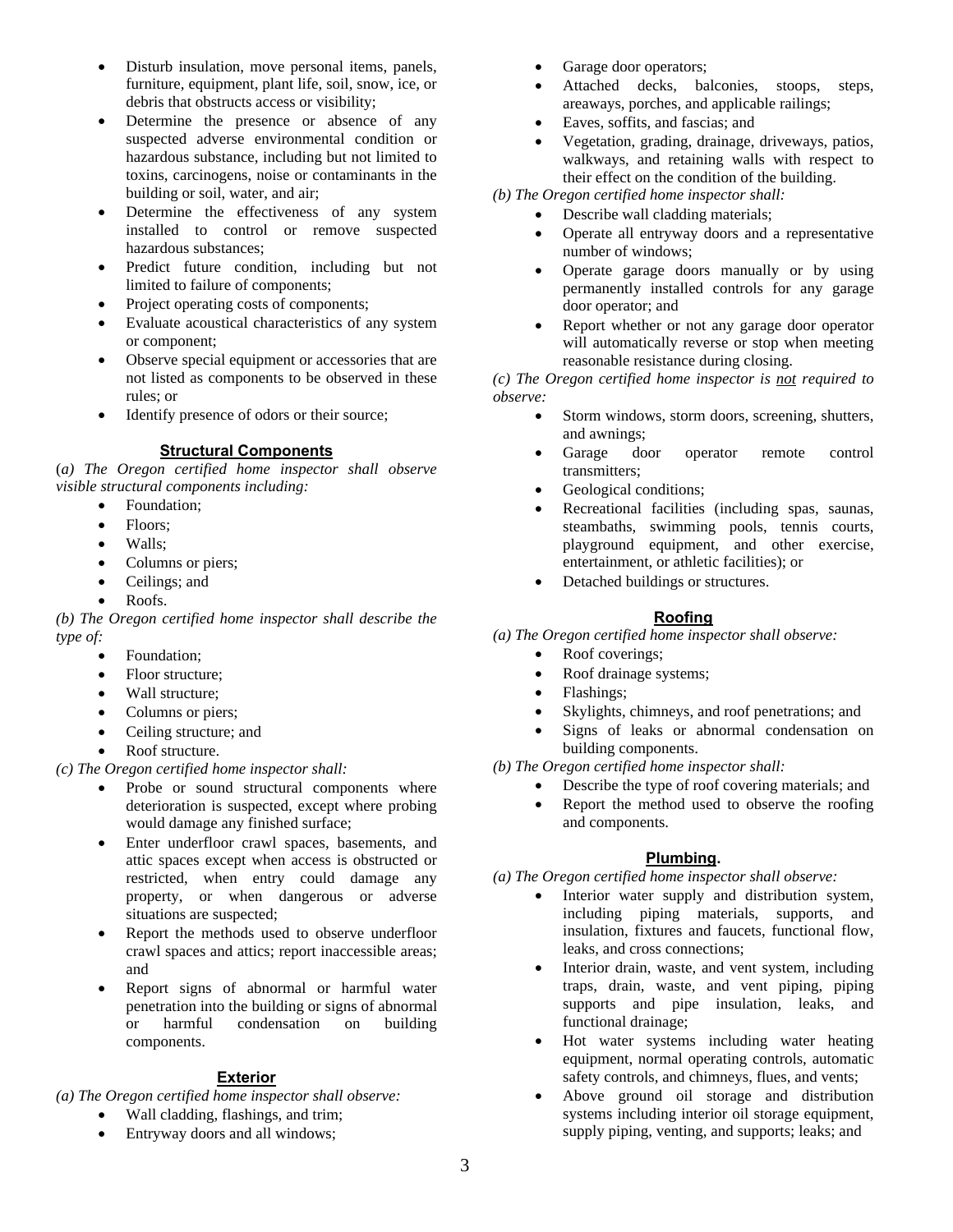- Sump pumps and sewage ejection pumps.
- *(b) The Oregon certified home inspector shall describe:*
	- $\bullet$  Water supply and distribution piping materials;
	- Drain, waste, and vent piping materials; and
	- Water heating equipment.
- *(c) The Oregon certified home inspector shall operate* all plumbing fixtures, including their faucets and all exterior faucets attached to the house except where the flow end of the faucet is connected to an appliance or interior faucets not serviced by a drain.

*(d) The Oregon certified home inspector is not required to:*

- State the effectiveness of anti-siphon devices and anti-backflow valves;
- Determine whether water supply and waste disposal systems are public or private;
- Operate automatic safety controls;
- Operate any valve except toilet flush valves, fixture faucets, and hose faucets;
- Observe:
	- Water conditioning systems;
	- Fire and lawn sprinkler systems;
	- On-site water supply quantity and quality;
	- On-site waste disposal systems;
	- Foundation irrigation systems;
	- Whirlpool tubs, except as to<br>functional flow and functional and functional drainage;
	- Swimming pools and spas; or
	- Solar water heating equipment.

## **Electrical**

## *(a) The Oregon certified home inspector shall observe:*

- Service entrance conductors;
- Service equipment, grounding equipment, main overcurrent device, and main distribution panels;
- Amperage and voltage ratings of the service;
- Branch circuit conductors, their overcurrent devices, and the compatibility of their amperages and voltages;
- The operation of a representative number of installed ceiling fans, lighting fixtures, switches, and receptacles located inside the house, garage, and on the dwelling's exterior walls;
- The polarity and grounding of all receptacles within six feet of interior plumbing fixtures, and all receptacles in the garage or carport, and on the exterior of inspected structures;
- The operation of ground fault circuit interrupters; and
- Smoke detectors.

*(b) The Oregon certified home inspector shall describe*:

- Service amperage and voltage;
- Service entry conductor materials; and
- Service type as being overhead or underground;
- *(c) The Oregon certified home inspector shall report:*
	- x Any observed 110 volt aluminum branch circuit wiring; and
- The presence or absence of smoke detectors, and operate their test function, if accessible, except when detectors are part of a central security system.
- *(d) The Oregon certified home inspector is not required to:*
	- Insert any tool, probe, or testing device inside the panels;
	- Test or operate any overcurrent device except ground fault circuit interrupters;
	- Dismantle any electrical device or control other than to remove the covers of the main or auxiliary distribution panels;
	- Observe:
		- Low-voltage systems except to report the presence of solenoid-type lighting systems;
		- Security system devices, heat<br>detectors, or carbon monoxide or carbon monoxide detectors;
		- x Telephone, security, TV, intercoms, lightening arrestors or other ancillary wiring that is not a part of the primary electrical distribution system; or
		- **•** Built-in vacuum equipment.

## **Heating**

*(a) The Oregon certified home inspector shall observe permanently installed heating systems including:*

- Heating equipment;
- Normal operating controls;
- Automatic safety controls;
- x Chimneys, flues, and vents, where readily visible;
- Solid fuel heating devices;
- Heat distribution systems including fans, pumps, ducts, and piping, with supports, insulation, air filters, registers, radiators, fan coil units, convectors; and
- The presence of installed heat source in each room.

*(b) The Oregon certified home inspector shall describe:*

- Energy source; and
- Heating equipment and distribution type.

*(c) The Oregon certified home inspector shall operate* the systems using normal operating controls*.*

*(d) The Oregon certified home inspector shall open* readily accessible panels provided by the manufacturer or installer for routine homeowner maintenance.

## *(e) The Oregon certified home inspector is not required to:*

- Operate automatic safety controls;
- Ignite or extinguish solid fuel fires;
- Observe:
	- The interior of flues:
		- Fireplace insert flue connections;
		- Humidifiers; or
		- The uniformity or adequacy of heat supply to the various rooms.

**Central Air Conditioning.**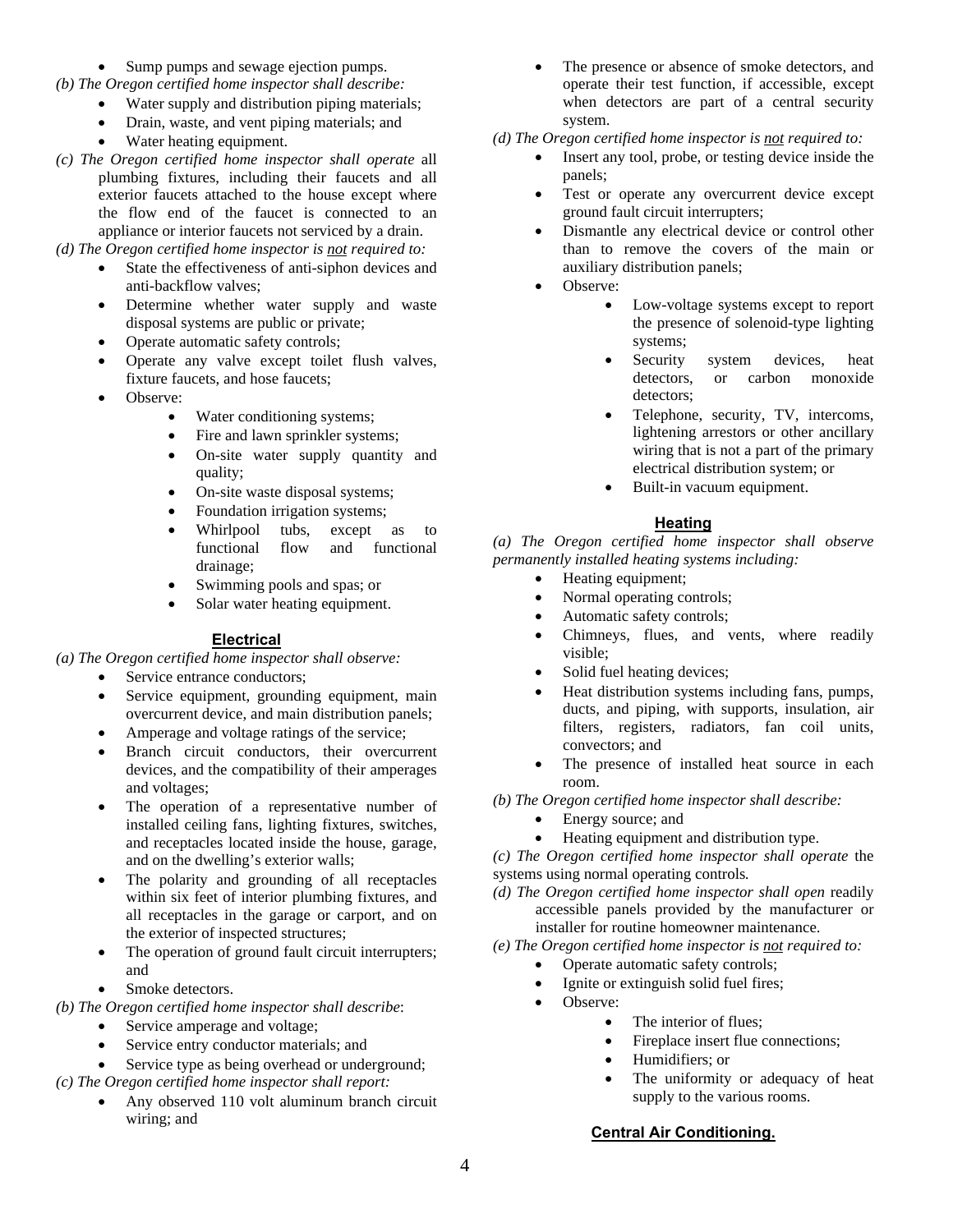*(a) The Oregon certified home inspector shall observe:*

- Central air conditioning systems including cooling and air handling equipment and normal operating controls.
- x Distribution systems including fans, pumps, ducts and piping, with associated supports, dampers, insulation, air filters, registers, and fancoil units.

*(b) The Oregon certified home inspector shall describe:*

- Energy sources; and
- Cooling equipment type.
	- The Oregon certified home inspector shall operate the systems using normal operating controls.
	- The Oregon certified home inspector shall open readily openable panels provided by the manufacturer or installer for routine homeowner maintenance.

*(e) The Oregon certified home inspector is not required to:*

- Operate cooling systems when weather conditions or other circumstances may cause equipment damage;
- Observe non-central air conditioners; or
- Observe the uniformity or adequacy of cool-air supply to the various rooms.

#### **Interiors**

*(a) The Oregon certified home inspector shall observe:*

- Walls, ceiling, and floors;
- Steps, stairways, balconies, and railings;
- Counters and cabinets; and
- Doors and windows.

*(b) The Oregon certified home inspector shall:*

- Operate a representative number of windows and interior doors; and
- x Report signs of abnormal or harmful water penetration or damage in the building or components or signs of abnormal or harmful condensation on building components.

*(c) The Oregon certified home inspector is not required to:*

- Operate a representative number of cabinets and drawers;
- x Observe paint, wallpaper, and other finish treatments on the interior walls, ceilings, and floors; or
- Observe draperies, blinds, or other window treatments.

#### **Insulation and Ventilation**

*(a) The Oregon certified home inspector shall observe:*

- Insulation and vapor retarders/barriers in unfinished spaces;
- x Ventilation of attics and foundation areas;
- Kitchen, bathroom, and laundry venting systems; and
- The operation of any readily accessible attic ventilation fan, and when the temperature

permits, the operation of any readily accessible thermostatic control.

- *(b) The Oregon certified home inspector shall describe*:
	- Insulation in unfinished spaces; and
	- Absence of insulation in unfinished space adiacent to heated living areas.

*(c) The Oregon certified home inspector is not required to report on:*

- Concealed insulation and vapor retarders;
- x Venting equipment that is integral with household appliances; or
- Thermal efficiency ratings.

#### **Built-in Kitchen Appliances**

*(a) The Oregon certified home inspector shall observe and operate* the basic functions of the following kitchen appliances:

- Installed dishwasher, through its normal cycle;
- Range, cook top, and installed oven;
- Trash compactor:
- Garbage disposal;
- Ventilation equipment or range hood;
- Installed microwave oven; and
- Built-in refrigerators.

*(b) The Oregon certified home inspector is not required to observe:*

- x Clocks, timers, self-cleaning oven function, or thermostats for calibration or automatic operation;
- Non built-in appliances;
- x Refrigeration units that are not installed; or
- Microwave leakage.

*(c) The Oregon certified home inspector is not required to operate:*

- Appliances in use; or
- $\bullet$  Any appliance that is shut down or otherwise inoperable.

#### **Site**

*(a) The Oregon certified home inspector shall observe:*

- Walks, driveways, and patios;
- Visible site drainage systems;
- Site grade and water drainage at the foundation: and
- x Visibly accessible retaining walls and rockeries.
- *(b) The Oregon certified home inspector shall describe:*
	- x Tripping hazards and other adverse conditions in walks and drives;
	- Site grade and drainage:
	- Site retaining walls;
	- Earth to wood proximity.

*(c) The Oregon certified home inspector is not required to report on:*

- Fences or privacy walls;
- Ownership of fencing, privacy walls, retaining walls;
- Condition of trees, shrubs, or vegetation; or